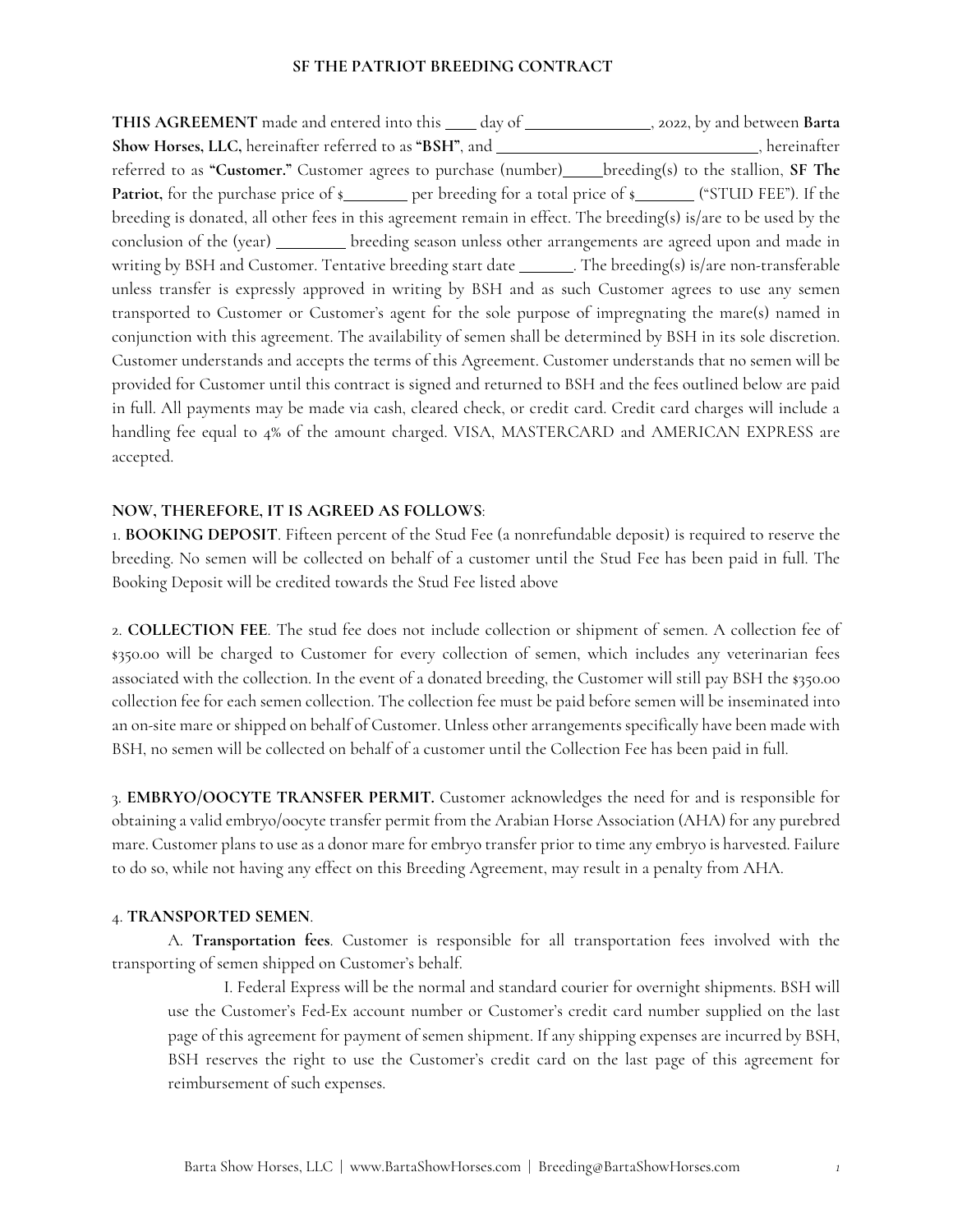II. If it is necessary for semen to be shipped counter to counter via commercial airlines, BSH will in most instances use a commercial courier for transportation of the semen from BSH to the airport, and that courier fee will be passed on to Customer. BSH reserves the right to use the Customer's credit card on the last page of this agreement for payment of all transportation charges, including those billed directly to BSH.

#### B. **Semen Requests**.

I. BSH collects semen on Monday, Wednesday, and Friday mornings.

II. Customer should notify BSH by telephone 48 hours prior to the day on which shipment of semen is desired.

III. Customer should notify BSH by telephone as early as possible on the day the semen needs to be shipped.

IV. If the semen needs to arrive on a Saturday, it should be requested by telephone as early as possible on Friday morning.

V. If the semen needs to arrive on a Monday, it will be necessary to ship the semen counter to counter using the commercial airlines. All flights depart from the Orlando or Tampa International Airport

VI. BSH will do everything possible to supply Customer's mare with semen as needed, but Customer understands that BSH may not be able to accommodate requests made without some advance notice or made too late in the day to arrange collection and shipping.

C. **Semen Shipment Container Liability**. All semen shall be transported to the Customer in a container provided by BSH.

I. Equitainer –If a reusable Equitainer, or similar, is used, Customer will be liable for the quick return of this container. If the container is not returned within 5 working days from receipt at the shipping destination requested by Customer, Customer's account will be charged a late fee of \$25.00/day for a maximum of ten days.

II. Styrofoam box – If disposable semen shipment box is used, Customer will be charged a fee of \$20 per shipment and will not need to return box.

5. **SUBSTITUTIONS**. This breeding is not transferable to another person.

A. Should the mare named in conjunction with this contract die before or after breeding or become unfit for breeding, Customer may substitute another mare, subject to approval of the substitute mare by BSH.

B. None of the aforementioned fees are refundable. If the stallion dies or becomes unfit for breeding, BSH may provide a comparable alternate stallion if one is available, however, the mare owner will not be due a refund of any fees paid.

6. **LIVE FOAL GUARANTEE**. In the event the mare does not conceive or fails to deliver a live foal, the owner has the right to a return breeding for the mare during the following season. "Live foal" means one that stands and nurses without assistance for 24 hours. Death of the foal prior to qualification as a "live foal" must be certified in writing by a licensed veterinarian within one week of death and delivered to BSH within thirty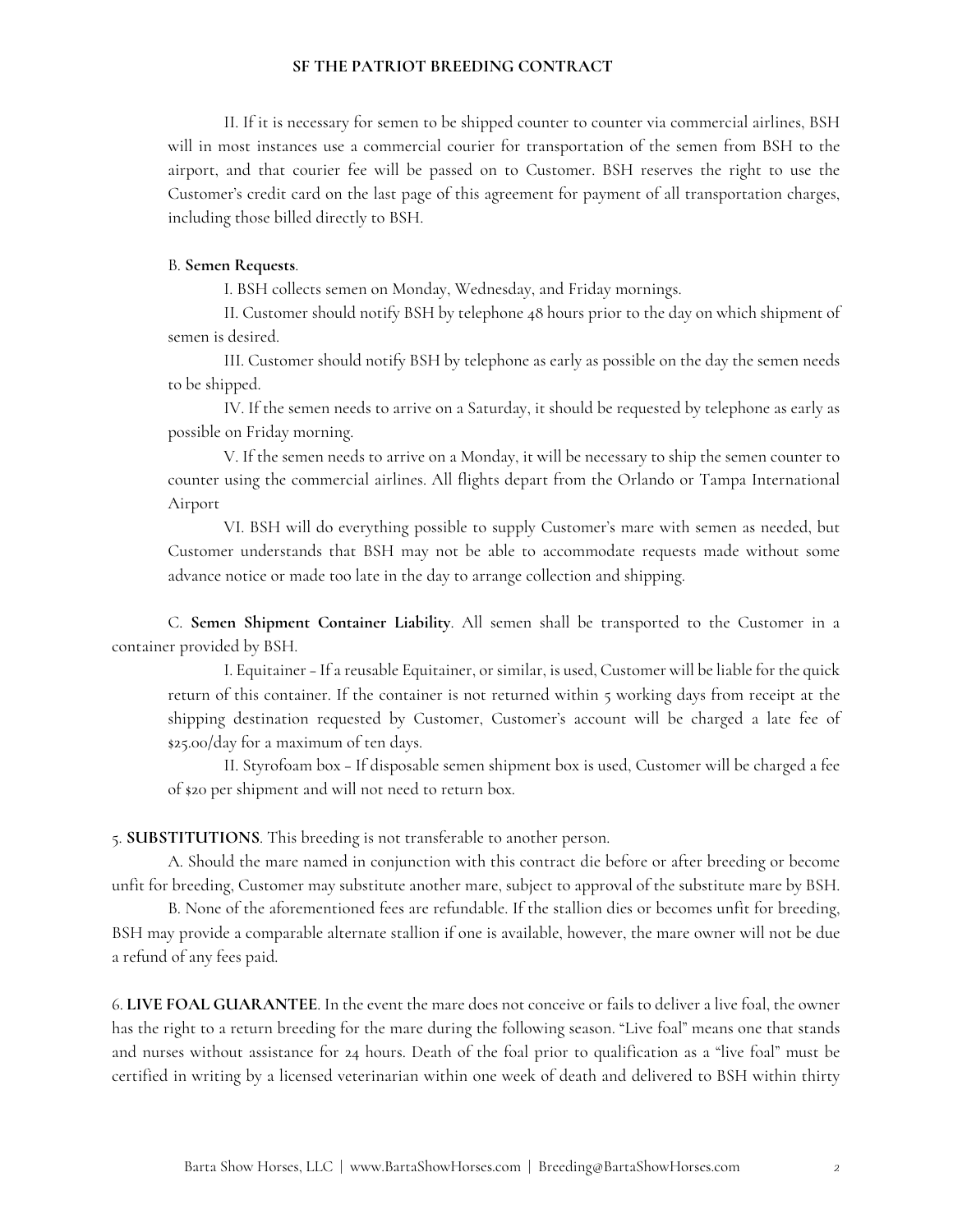(30) days of death in order to qualify for the rebreeding rights referred to heretofore. The re-breeding in the circumstance shall be made available at no additional stud fee or re-breed fee, but all other fees will apply.

7. **BILLING**. All bills from BSH are due and payable in full by the 15th of the month. If not paid by the 15th in full, a \$50.00 late charge will be assessed and thereafter 1.5% per month interest shall be charged upon the amount due until fully paid.

8. **LIEN AND PROHIBITION OF REGISTRATION**. **If at any time, the Customer's balance is unpaid for thirty (30) days or more, or Customer is otherwise in default of this or any other contract with** BSH **or any of its affiliates,** BSH **may, withhold the Sire Owner signature from the registration application for the resulting foal, and/or withhold the Transported/ Stored Semen Service Certificate that is required for registering the foal with AHA, and will notify AHA that no such signatures will be forthcoming until the balance(s) due is/are paid.** 

9. **LIMITATIONS OF LIABILITY AND INDEMNIFICATION**. ALL IMPLIED WARRANTS, INCLUDING FITNESS, MERCHANTABILITY OR OTHERWISE, AND ALL SPECIAL, INCIDENTAL AND CONSEQUENTIAL DAMAGES ARE HEREBY EXCLUDED, to full extent permitted by law. In no event shall Customer's remedy exceed the amount of the fee paid for the service, which underlies the Customer's complaint.

10. **ACCEPTANCE**. This Contract is not effective until approved and executed by BSH, which reserves the right to reject any horse at its sole discretion.

11. **TERMINATION AND WAIVER**. All services and programs are subject to availability. BSH reserves the right to discontinue any of the aforementioned programs or services upon thirty (30) days written notice, except in the event of a default or as provided hereinabove.

12. **ENTIRE AGREEMENT**: CONSTRUCTION; JURISDICTION; ATTORNEY FEES. This Contract contains the entire understanding of the parties concerning its matter, and may be modified only in writing except as otherwise provided. Headings are for convenience only and not part of this Contract. The invalidity or unenforceability of any one provision of this contract in no way affects the validity or enforceability of the remainder. This Contract shall be construed and governed by Laws of Florida. At BSH's option, jurisdiction and venue for all disputes concerned with this Contract shall be proper only in Marion County, Florida. If a lawsuit is filed with respect to this Contract, the prevailing party shall be entitled to collect all reasonable attorneys' fees and costs for such suit.